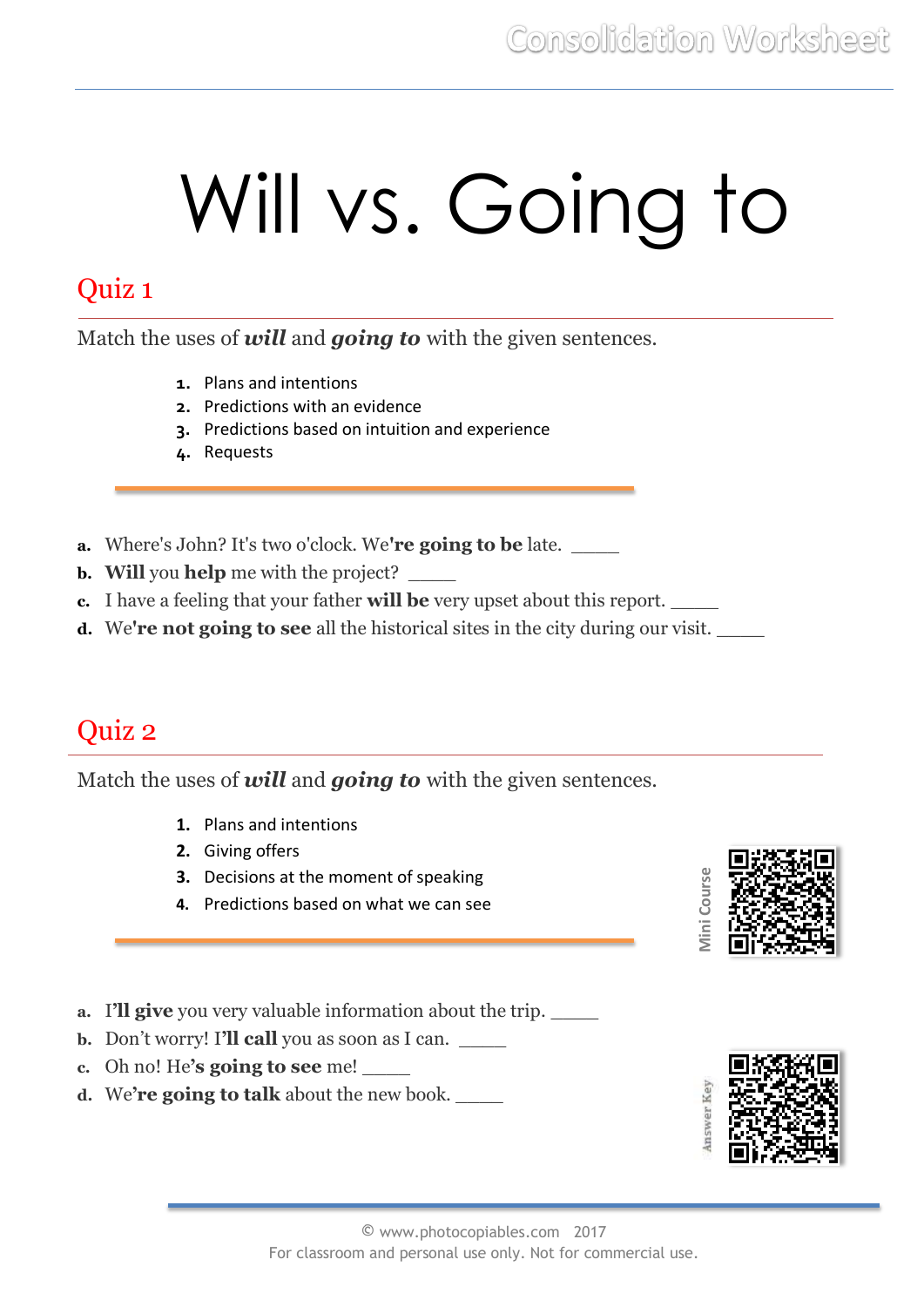# Will vs. Going to

#### Quiz 1

Match the uses of *will* and *going to* with the given sentences.

- **1.** Plans and intentions
- **2.** Predictions with an evidence
- **3.** Predictions based on intuition and experience
- **4.** Requests
- **a.** Where's John? It's two o'clock. We**'re going to be** late. \_\_\_\_
- **b.** Will you **help** me with the project?
- **c.** I have a feeling that your father **will be** very upset about this report. \_\_\_\_
- **d.** We**'re not going to see** all the historical sites in the city during our visit. \_\_\_\_

### Quiz 2

Match the uses of *will* and *going to* with the given sentences.

- **1.** Plans and intentions
- **2.** Giving offers
- **3.** Decisions at the moment of speaking
- **4.** Predictions based on what we can see
- **a.** I'll give you very valuable information about the trip. \_\_\_\_\_
- **b.** Don't worry! I'll **call** you as soon as I can.
- **c.** Oh no! He**'s going to see** me! \_\_\_\_
- **d.** We**'re going to talk** about the new book. \_\_\_